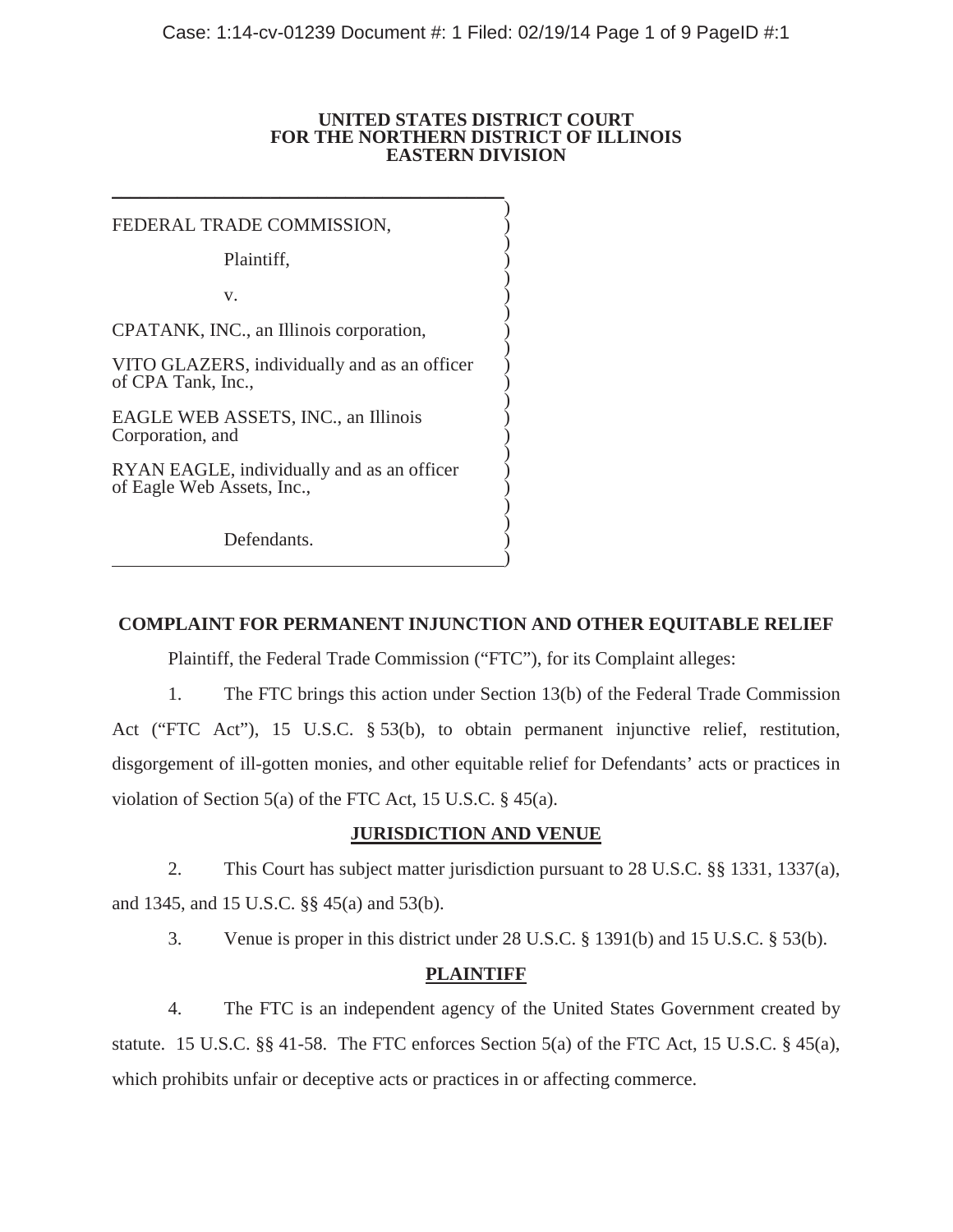5. The FTC is authorized to initiate federal district court proceedings, by its own attorneys, to enjoin violations of the FTC Act and to secure such equitable relief as may be appropriate in each case, including rescission or reformation of contracts, restitution, the refund of monies paid, and the disgorgement of ill-gotten monies. 15 U.S.C. §§ 53(b) and 56(a)(2)(A).

### **DEFENDANTS**

6. Defendant CPATank, Inc. is an Illinois corporation with its principal place of business at 875 North Michigan Avenue, Chicago, Illinois. CPATank transacts or has transacted business in this district and throughout the United States.

7. Defendant Vito Glazers is the President of CPATank, Inc. At all times material to this Complaint, acting alone or in concert with others, Glazers has formulated, directed, controlled, had the authority to control, or participated in the acts and practices of CPATank, Inc., including the acts and practices set forth in this Complaint. Defendant Glazers resides in this district and, in connection with the matters alleged herein, transacts or has transacted business in this district and throughout the United States.

8. Defendant Eagle Web Assets, Inc. is an Illinois corporation with its registered business address at 207 Willow Parkway, Buffalo Grove, Illinois. Eagle Web Assets transacts or has transacted business in this district and throughout the United States.

9. Defendant Ryan Eagle is the President of Eagle Web Assets, Inc. At all times material to this Complaint, acting alone or in concert with others, Eagle has formulated, directed, controlled, had the authority to control, or participated in the acts and practices of Eagle Web Assets, Inc., including the acts and practices set forth in this Complaint. Defendant Eagle resides in this district and, in connection with the matters alleged herein, transacts or has transacted business in this district and throughout the United States.

2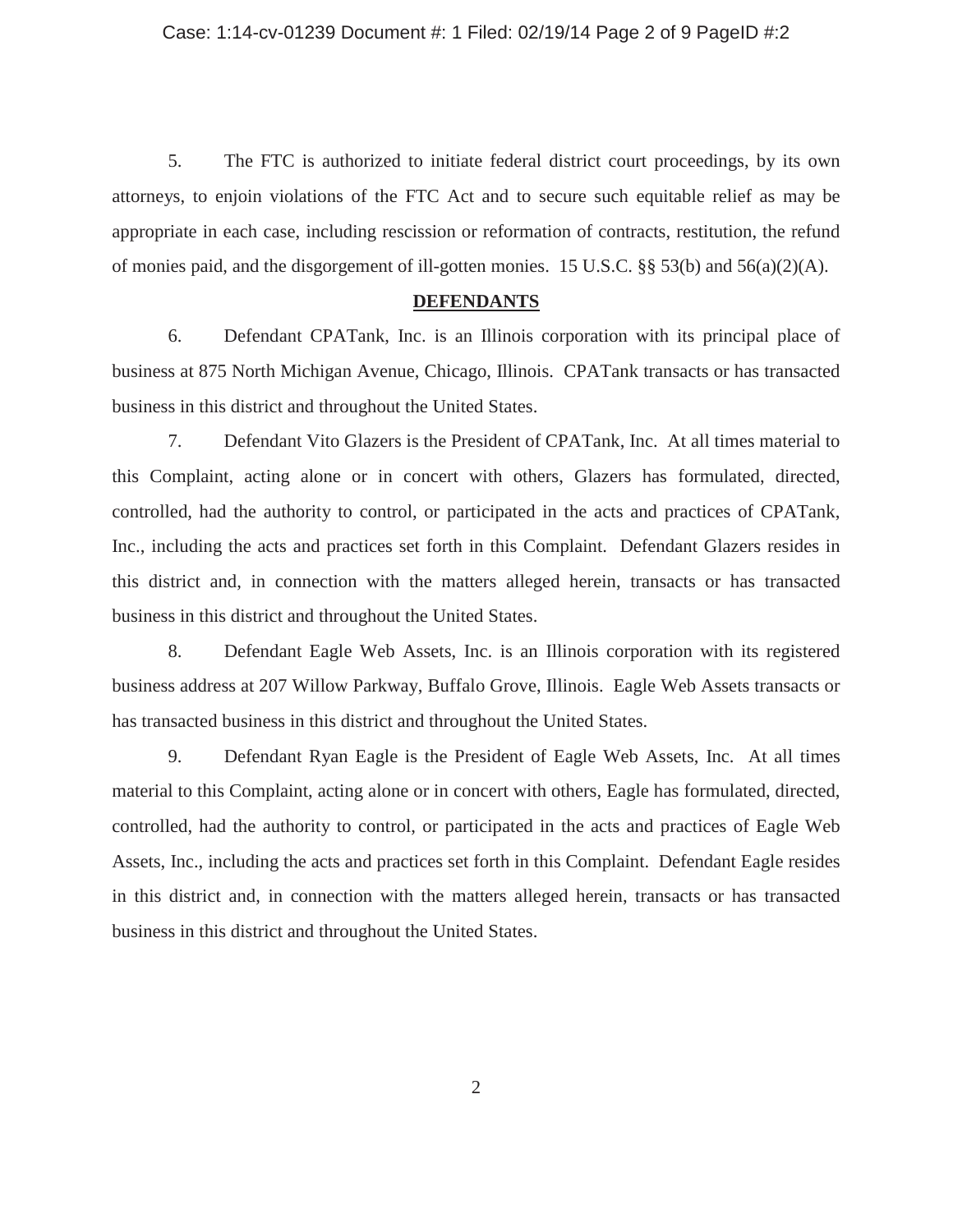### **COMMERCE**

10. At all times material to this complaint, Defendants have maintained a substantial course of trade in or affecting commerce, as "commerce" is defined in Section 4 of the FTC Act, 15 U.S.C. § 44.

## **DEFENDANTS' BUSINESS ACTIVITIES**

11. Since at least January 2012, using a network of affiliate marketers, Defendants have advertised, marketed, and promoted various products to consumers, including purportedly free merchandise such as \$1,000 gift cards to retail companies like Wal-Mart and Best Buy. Defendants arranged for the transmission of tens of millions of unsolicited commercial electronic text messages to the wireless handsets of U.S. consumers for the primary purpose of promoting products and services, including purportedly free merchandise.

## **Defendants' Affiliate Marketing**

12. Defendants enter into contracts with merchants who sell products or operate promotions, including the free merchandise offers. Pursuant to these contracts, Defendants agree to promote the products or offers in exchange for commissions or other payments from the merchants. Defendants promote the products or offers through a network of affiliate marketers who act on behalf of and for the benefit of Defendants.

13. Defendants control and monitor their network of affiliate marketers by, among other things, deciding which affiliate marketers to admit to, or expel from, the network, and tracking the consumer traffic and revenue generated by each affiliate marketer. Affiliate marketers seeking to join Defendants' network must request admission, provide background and contact information, and agree to Defendants' terms and conditions. Defendants approve or reject the requests for admission. Defendants also decide which affiliate marketers in the network are allowed to market specific products or offers. The affiliate marketers typically have no direct contact with the merchants who sell the products or operate the promotions.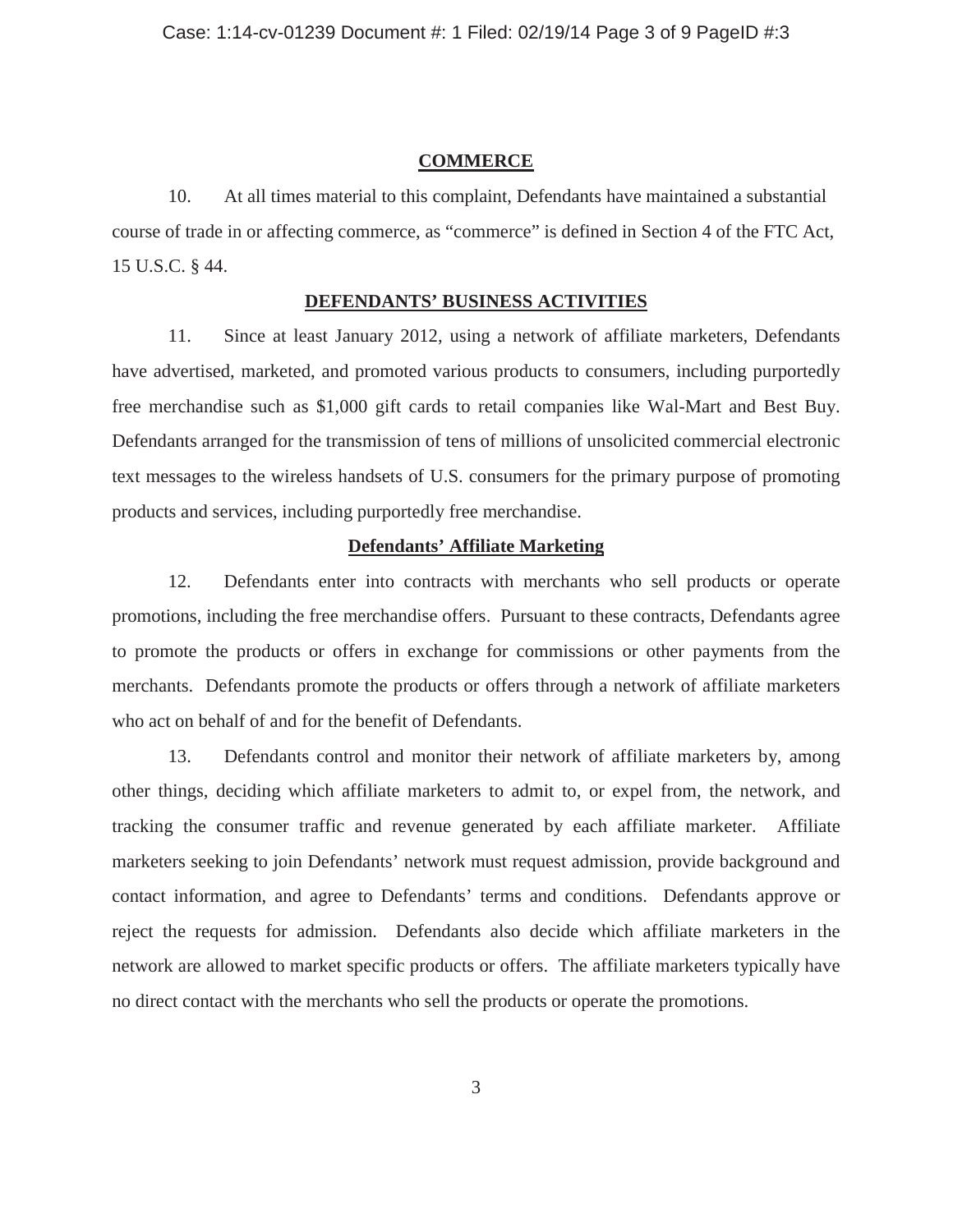## **Text Message Spam**

14. Many mobile telephone and wireless device service providers operating in the United States (hereinafter "wireless service providers") provide their subscribers with text messaging services. Text messaging services permit the transmission of text messages to wireless handsets from other wireless handsets, electronic mail accounts, and various Internet applications.

15. To transmit a text message to wireless handsets, a sender transmits the message electronically, either directly or indirectly, through a wireless service provider's text message router, which then transmits the message to the recipient through the wireless service provider's interstate wireless network.

16. Text messaging is used by consumers to stay in touch with business colleagues and associates, customers, family members, and friends. Text messaging is also used by numerous employers, schools, police departments, fire departments, and emergency medical services across the country.

17. Defendants' affiliate marketers have promoted products, including offers for purportedly free merchandise, through unsolicited commercial electronic text messages. Many of the unsolicited text messages represent, expressly or by implication, that the consumer receiving the message has won a contest, or has been specially selected to receive a gift or prize. For example, the text messages contain statements such as:

- Dear Walmart shopper, Congratulations you have just won a \$1000 Walmart gift card. Click here to claim your gift [website address].
- Dear Walmart shopper, your purchase last month won a \$1000 Gift Card, go to [website address] within 24 hours to claim.
- You have been selected to receive a FREE \$1000 Best Buy gift card. Go to [website address] to claim your gift.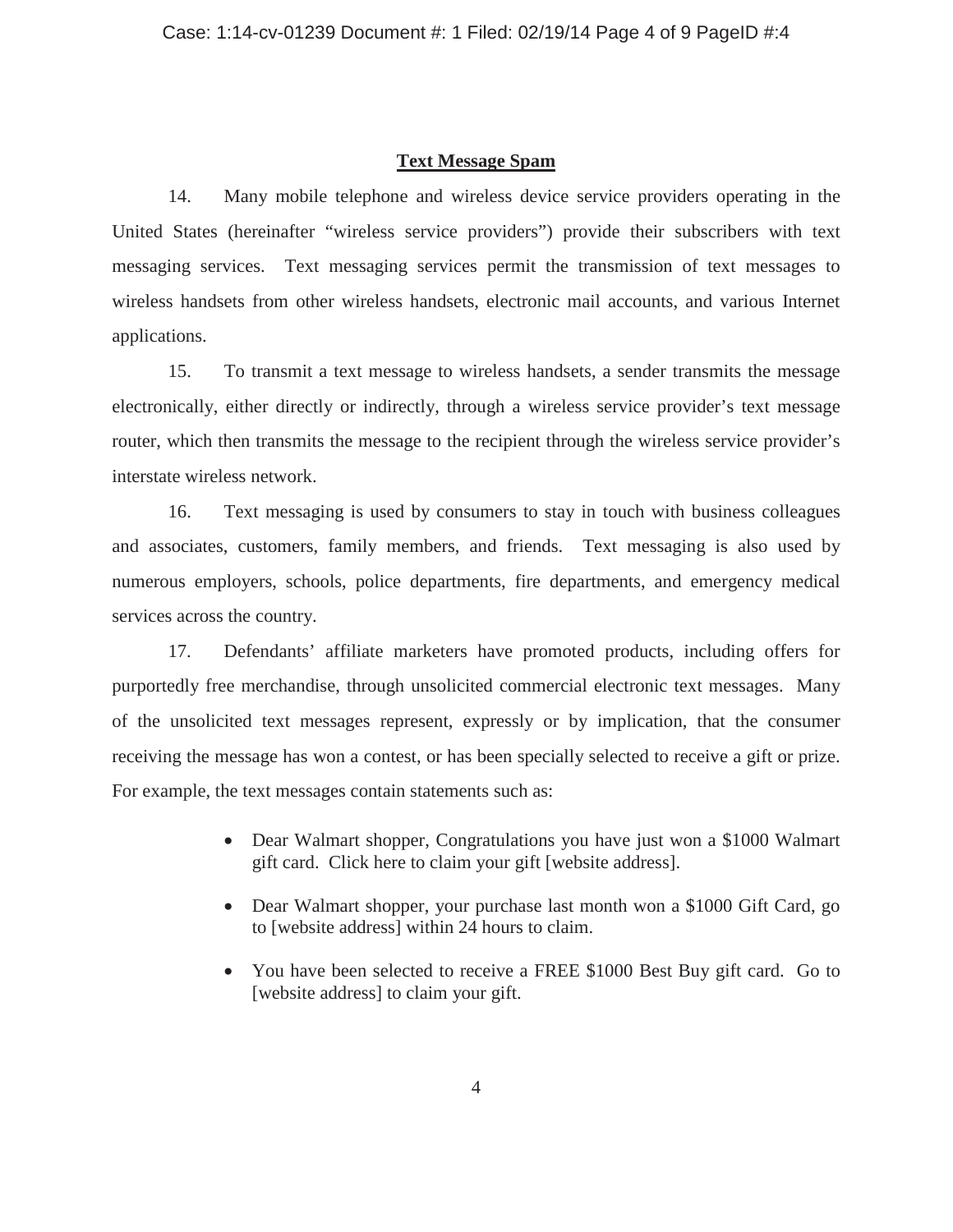#### Case: 1:14-cv-01239 Document #: 1 Filed: 02/19/14 Page 5 of 9 PageID #:5

18. The text messages contain a link to a website address. Consumers who click on the address link contained in the messages are taken to one of various websites operated by thirdparty merchants. The third-party websites reiterate and expand upon the initial promised free merchandise offer.

19. Defendants receive a commission or other payment from the third-party merchants for causing consumers to visit, provide information to, or make a purchase on, the merchants' websites. Defendants pay a portion of these commissions or other payments to their affiliate marketers.

20. The third-party websites, however, require consumers to participate in multiple other offers to qualify for the promised free merchandise. The consumer usually must complete over ten offers. In most cases, completing an offer entails paying money or incurring some other detriment, such as qualifying and applying for credit cards. Some of the offers have free trial periods, but require consumers to participate for a minimum period of time to qualify for the promised free merchandise. Many of these offers also contain negative option components in which consumers who do not cancel will be billed automatically. In addition, to qualify for the promised free merchandise, consumers are required to provide a variety of personal information, including their name, mailing address, email address, date of birth, cell phone number, and home phone number.

21. In most instances, it is not possible for a consumer to obtain the promised free merchandise without spending money.

22. The text messages sent on behalf of Defendants fail to clearly and conspicuously disclose that consumers must incur expenses or other obligations to obtain the promised free merchandise. The text messages also fail to clearly and conspicuously disclose the costs and obligations associated with participating in the third-party promotions, such as applying and qualifying for credit cards.

5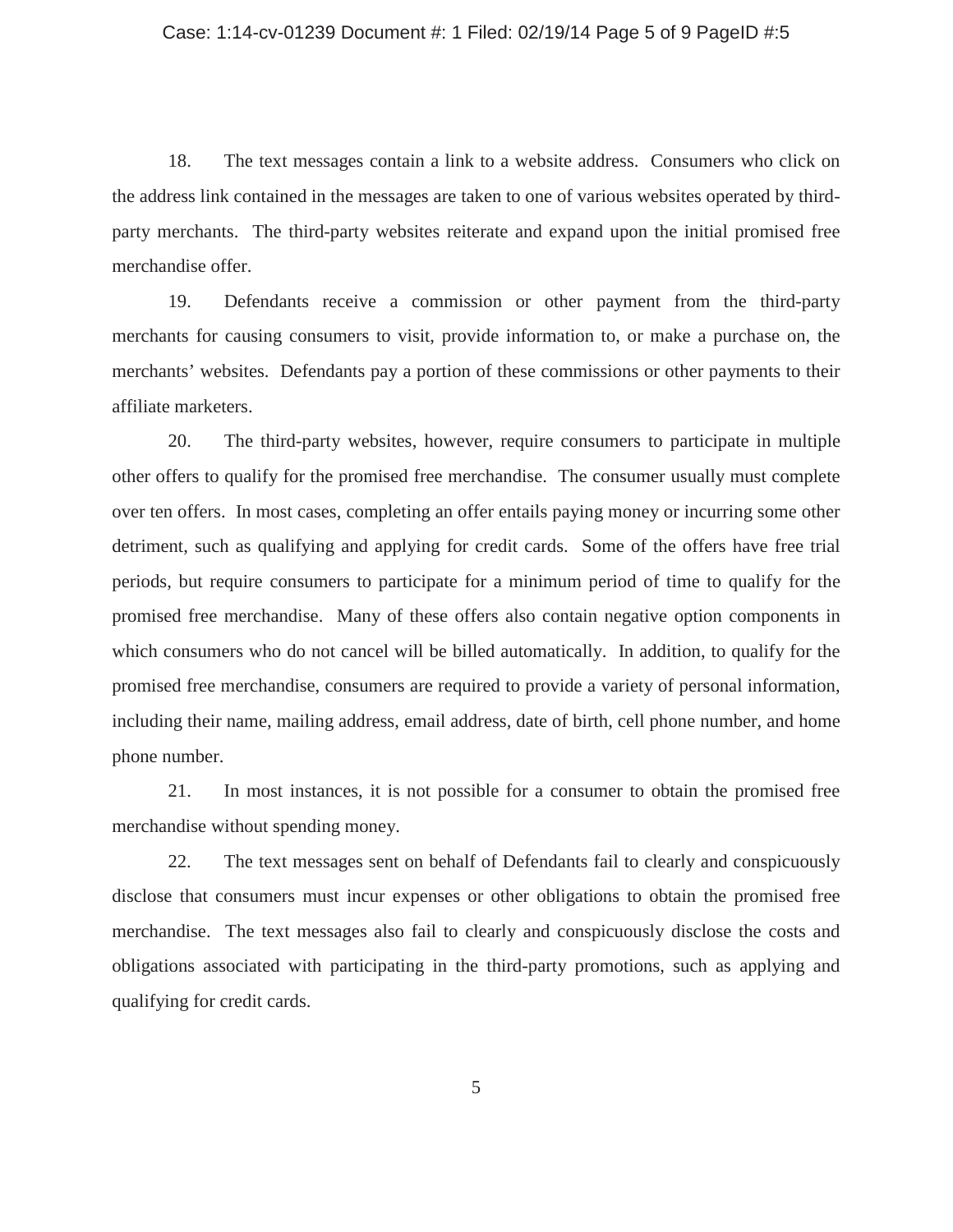#### Case: 1:14-cv-01239 Document #: 1 Filed: 02/19/14 Page 6 of 9 PageID #:6

23. Many, if not all, of the consumers who received the text message spam sent by or on behalf of Defendants never agreed to be contacted by Defendants or by those sending messages on their behalf.

24. Some of the recipients of text message spam have wireless service plans that require them to pay a fixed fee for each text message received by their wireless handsets. Accordingly, such recipients were required to pay a fee for the receipt of the text message spam.

25. Other recipients of text message spam have wireless service plans that allow them a fixed, limited number of text messages per month without charge beyond their monthly service charge, with text messages that exceed the monthly allowance billed on a per-message basis. Accordingly, many such recipients had their monthly allowance of text messages reduced upon receipt of each text message spam sent by or on behalf of Defendants.

26. The consumer injury caused by Defendants, or by third parties acting on Defendants' behalf, cannot be reasonably avoided by consumers. Text message spam is routinely foisted upon consumers without their advance knowledge or permission.

27. Text message spam sent by or on behalf of Defendants does not create countervailing benefits to consumers or to competition that outweigh the harm caused by Defendants' unlawful activity.

28. Defendants know or should know about the deceptive and unfair practices their affiliates have used to promote the free merchandise offers, including the use of unsolicited text messages representing that the recipient has won a contest, or has been specially selected to receive a gift or prize. Defendants have failed to employ reasonable, appropriate measures to prevent the practices.

## **VIOLATIONS OF THE FTC ACT**

29. Section 5(a) of the FTC Act, 15 U.S.C. § 45(a), prohibits Aunfair or deceptive acts or practices in or affecting commerce.

6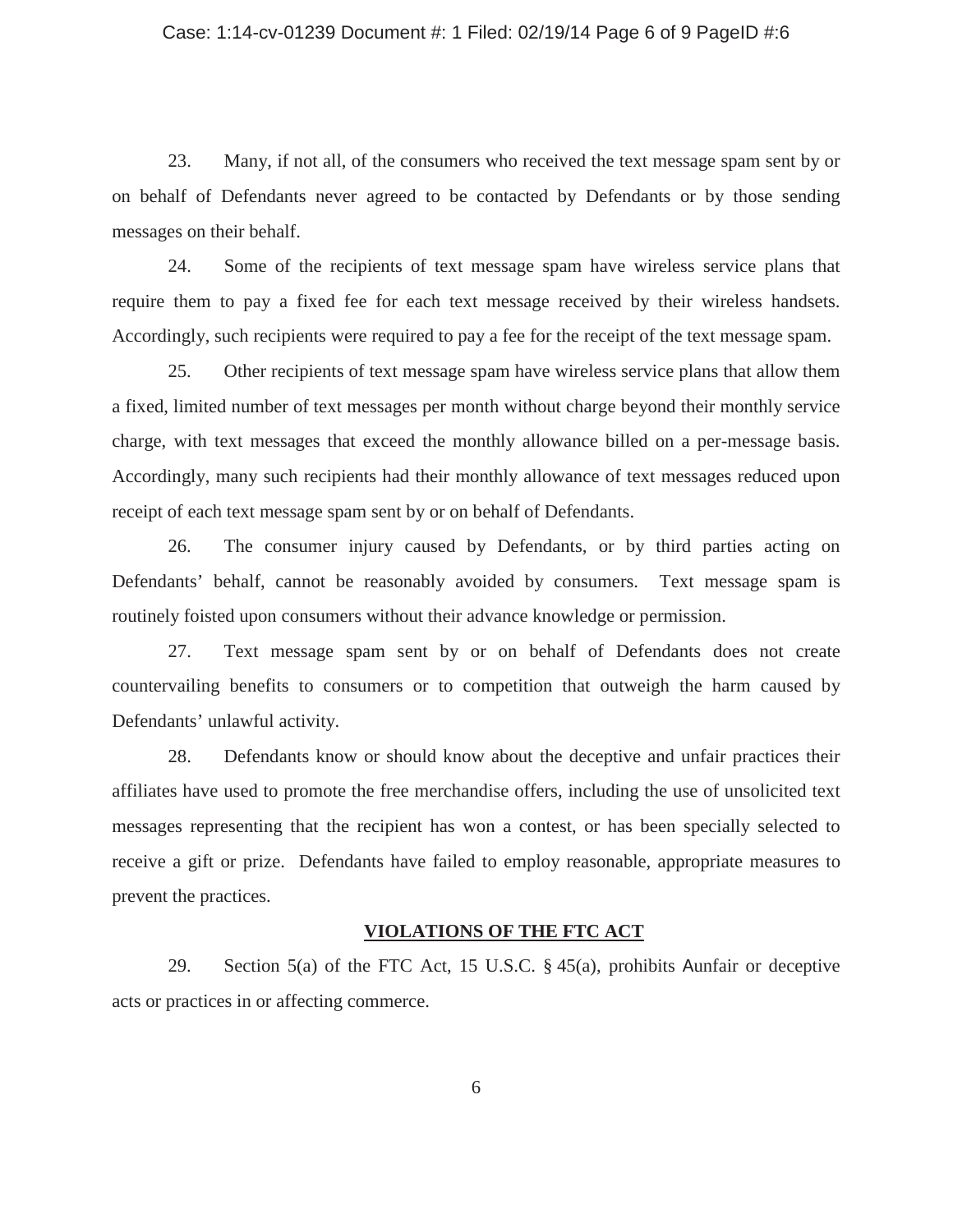#### Case: 1:14-cv-01239 Document #: 1 Filed: 02/19/14 Page 7 of 9 PageID #:7

30. Misrepresentations or deceptive omissions of material fact constitute deceptive acts or practices prohibited by Section 5(a) of the FTC Act.

31. Acts or practices are unfair under Section 5 of the FTC Act if they cause substantial injury to consumers that consumers cannot reasonably avoid themselves and that is not outweighed by countervailing benefits to consumers or competition. 15 U.S.C. § 45(n).

### **COUNT I**

32. Through the means described in Paragraphs 11-28, Defendants, through affiliates acting on their behalf and for their benefit, have represented, expressly or by implication, that consumers have won a contest or have been specifically selected to receive a gift or prize that is without cost or obligation.

33. In numerous instances in which Defendants have made the representation set forth in Paragraph 32 of this Complaint, Defendants and their affiliates have failed to disclose or disclose adequately to consumers material terms and conditions of the offer, including:

> a. that consumers must pay money or other consideration to obtain the free gift or prize; and

b. the costs and obligations to obtain the free gift or prize.

34. Defendants' failure to disclose or disclose adequately the material information described in Paragraph 33 above, in light of the representation described in Paragraph 32 above, constitutes a deceptive act or practice in violation of Section 5(a) of the FTC Act, 15 U.S.C.  $§$  45(a).

### **COUNT II**

35. In numerous instances, Defendants' practice of procuring for their benefit the transmission of unauthorized or unsolicited commercial electronic text messages to the mobile telephones and other wireless devices of consumers in the United States has caused or is likely to cause substantial injury to consumers that consumers cannot reasonably avoid themselves and that is not outweighed by countervailing benefits to consumers or competition.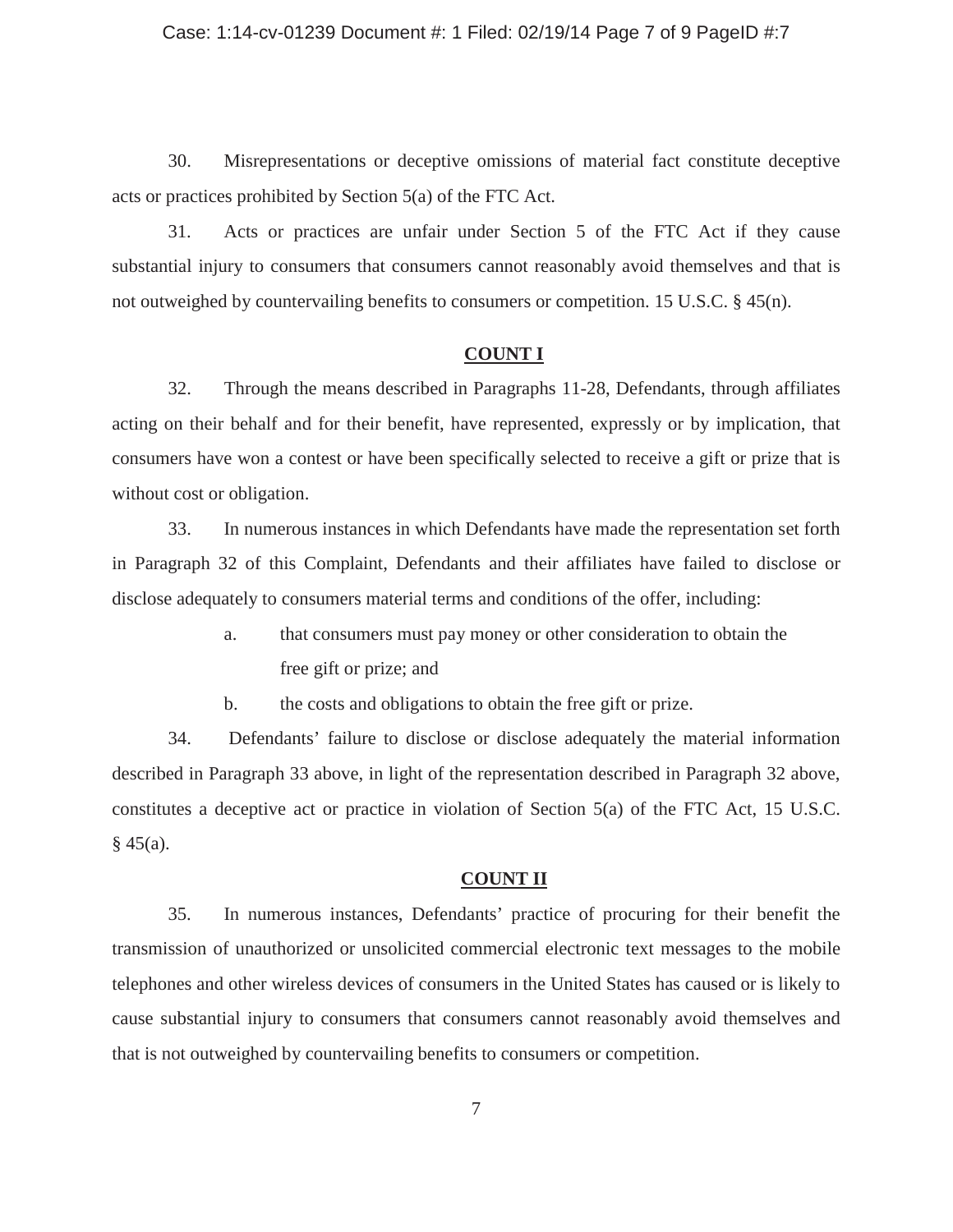36. Therefore, Defendants' practice as described in Paragraph 35 is unfair and violates Section 5 of the FTC Act, 15 U.S.C. §§ 45(a) and 45(n).

# **CONSUMER INJURY**

37. Consumers have suffered and will continue to suffer substantial injury as a result of Defendants' violations of the FTC Act. In addition, Defendants have been unjustly enriched as a result of their unlawful acts or practices. Absent injunctive relief by this Court, Defendants are likely to continue to injure consumers, reap unjust enrichment and harm the public interest.

### **THIS COURT'S POWER TO GRANT RELIEF**

38. Section 13(b) of the FTC Act, 15 U.S.C. § 53(b), empowers this Court to grant injunctive and such other relief as the Court may deem appropriate to halt and redress violations of any provision of law enforced by the FTC. The Court, in the exercise of its equitable jurisdiction, may award ancillary relief, including rescission or reformation of contracts, restitution, the refund of monies paid, and the disgorgement of ill-gotten monies, to prevent and remedy any violation of any provision of law enforced by the FTC.

### **PRAYER FOR RELIEF**

WHEREFORE, Plaintiff FTC, pursuant to Section 13(b) of the FTC Act, 15 U.S.C. § 53(b), and the Court's own equitable powers, requests that the Court:

1. Enter a permanent injunction to prevent future violations of the FTC Act by Defendants;

2. Award such relief as the Court finds necessary to redress injury to consumers resulting from Defendants' violations of the FTC Act, including, but not limited to, rescission or reformation of contracts, restitution, the refund of monies paid, and the disgorgement of illgotten monies; and

3. Award Plaintiff the costs of bringing this action, as well as such other and additional relief as the Court may determine to be just and proper.